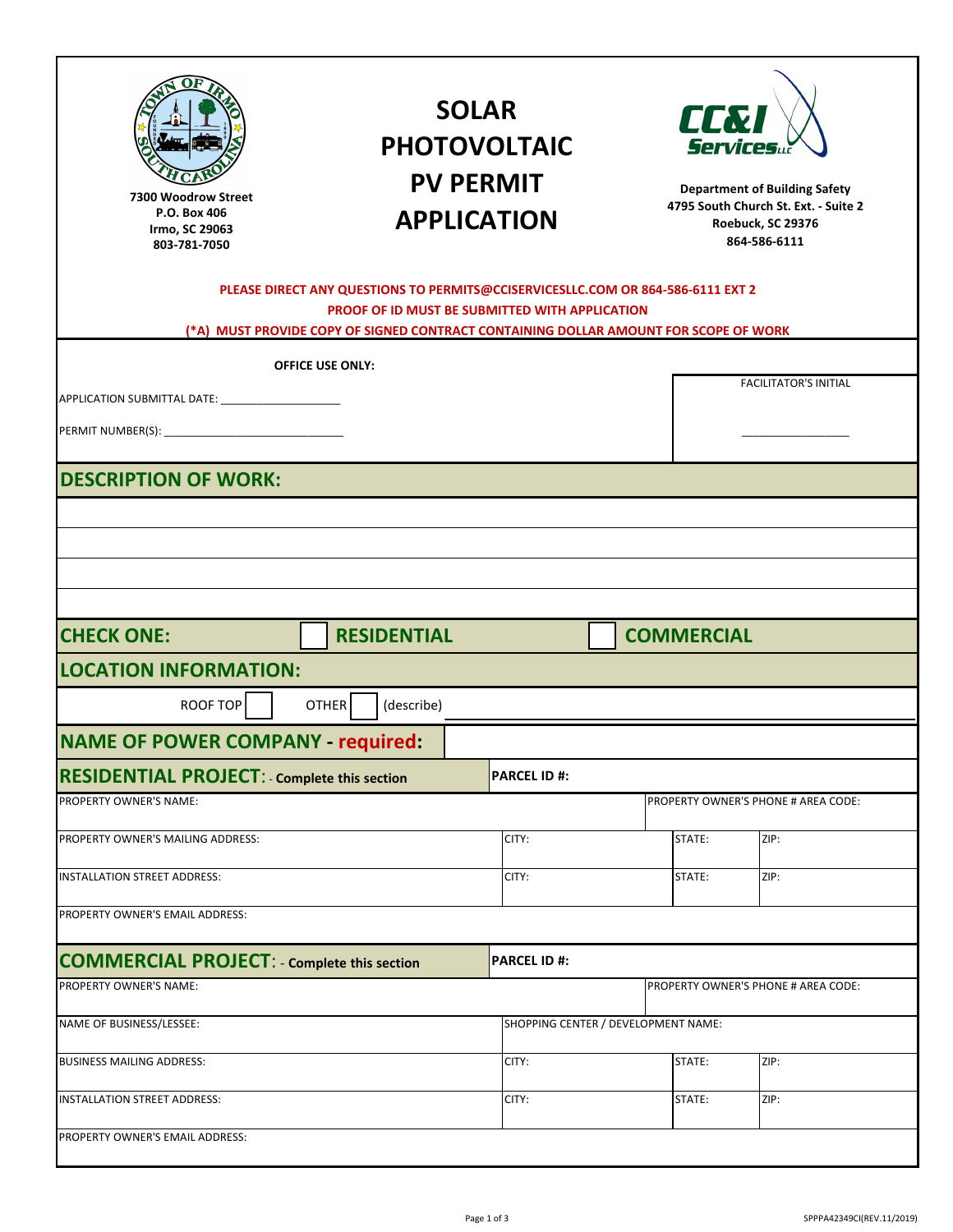| <b>STATE LICENSE (LLR) #:</b><br><b>CONTRACTOR/INSTALLER CONTACT INFORMATION:</b>                                                                                                                                                                                                                                                                                                                                                                                                                                                                                                      |         |                                                                                                                            |                                    |      |                                                                       |  |  |
|----------------------------------------------------------------------------------------------------------------------------------------------------------------------------------------------------------------------------------------------------------------------------------------------------------------------------------------------------------------------------------------------------------------------------------------------------------------------------------------------------------------------------------------------------------------------------------------|---------|----------------------------------------------------------------------------------------------------------------------------|------------------------------------|------|-----------------------------------------------------------------------|--|--|
| <b>BUSINESS NAME:</b>                                                                                                                                                                                                                                                                                                                                                                                                                                                                                                                                                                  |         |                                                                                                                            |                                    |      |                                                                       |  |  |
| <b>BUSINESS MAILING ADDRESS:</b>                                                                                                                                                                                                                                                                                                                                                                                                                                                                                                                                                       | CITY:   |                                                                                                                            |                                    | ZIP: |                                                                       |  |  |
| BUSINESS CONTACT'S NAME:                                                                                                                                                                                                                                                                                                                                                                                                                                                                                                                                                               |         |                                                                                                                            | <b>BUSINESS PHONE # AREA CODE:</b> |      |                                                                       |  |  |
| BUSINESS CONTACT'S EMAIL ADDRESS:                                                                                                                                                                                                                                                                                                                                                                                                                                                                                                                                                      |         |                                                                                                                            |                                    |      |                                                                       |  |  |
| (*A) CONTRACT AMOUNT:                                                                                                                                                                                                                                                                                                                                                                                                                                                                                                                                                                  | Yes, #: | Do you have a current business license?<br>No                                                                              |                                    |      |                                                                       |  |  |
| <b>Town of Williamston</b><br><b>BUILDING CODES FEE SCHEDULE - EFFECTIVE February 15, 2021</b><br>FEE SCHEDULE IS LOCATED UNDER PERMITS ON THE WEBSITE                                                                                                                                                                                                                                                                                                                                                                                                                                 |         |                                                                                                                            |                                    |      |                                                                       |  |  |
|                                                                                                                                                                                                                                                                                                                                                                                                                                                                                                                                                                                        |         | <b>IMPORTANT INFORMATION</b>                                                                                               |                                    |      |                                                                       |  |  |
| DWELLING: Must be designed and installed in accordance with manufacturer's specifications, the SCRC and<br>$\bullet$<br>NFPA-70.<br>COMMERCIAL: Must be designed and installed in accordance with manufacturer's specifications, the SCBC and<br>NFPA-70.<br>Roof structures that provide support for PV panel systems shall be designed by a registered SC Structural Engineer.<br>$\bullet$<br>If no additional support is required for the roof a stamped letter must be provided from the engineer.<br>Designs that require additional roof support must obtain a building permit. |         |                                                                                                                            |                                    |      |                                                                       |  |  |
| IN THE EVENT OF A REQUEST FOR CANCELLATION OR REFUND OF A<br>PERMIT, IF GRANTED, THE MINIMUM PERMIT FEE (residential/commercial)<br>WILL BE NONREFUNDABLE.<br>ALL PERMITS EXPIRE 6 MONTHS (180 days) AFTER ISSUANCE OR LAST<br>INSPECTION. ONCE A PERMIT EXPIRES, ALL FEES ARE NON-REFUNDABLE,<br>INCLUDING THE MININMUM FEE.                                                                                                                                                                                                                                                          |         | PERMIT RENEWAL &/or UPDATE FEE<br>\$53.00 per each renewal.<br>THERE WILL BE A \$30.00 SERVICE FEE ON ALL RETURNED CHECKS. |                                    |      | A 3% CONVENIENCE FEE WILL BE ADDED TO ALL CREDIT/DEBIT CARD PAYMENTS. |  |  |